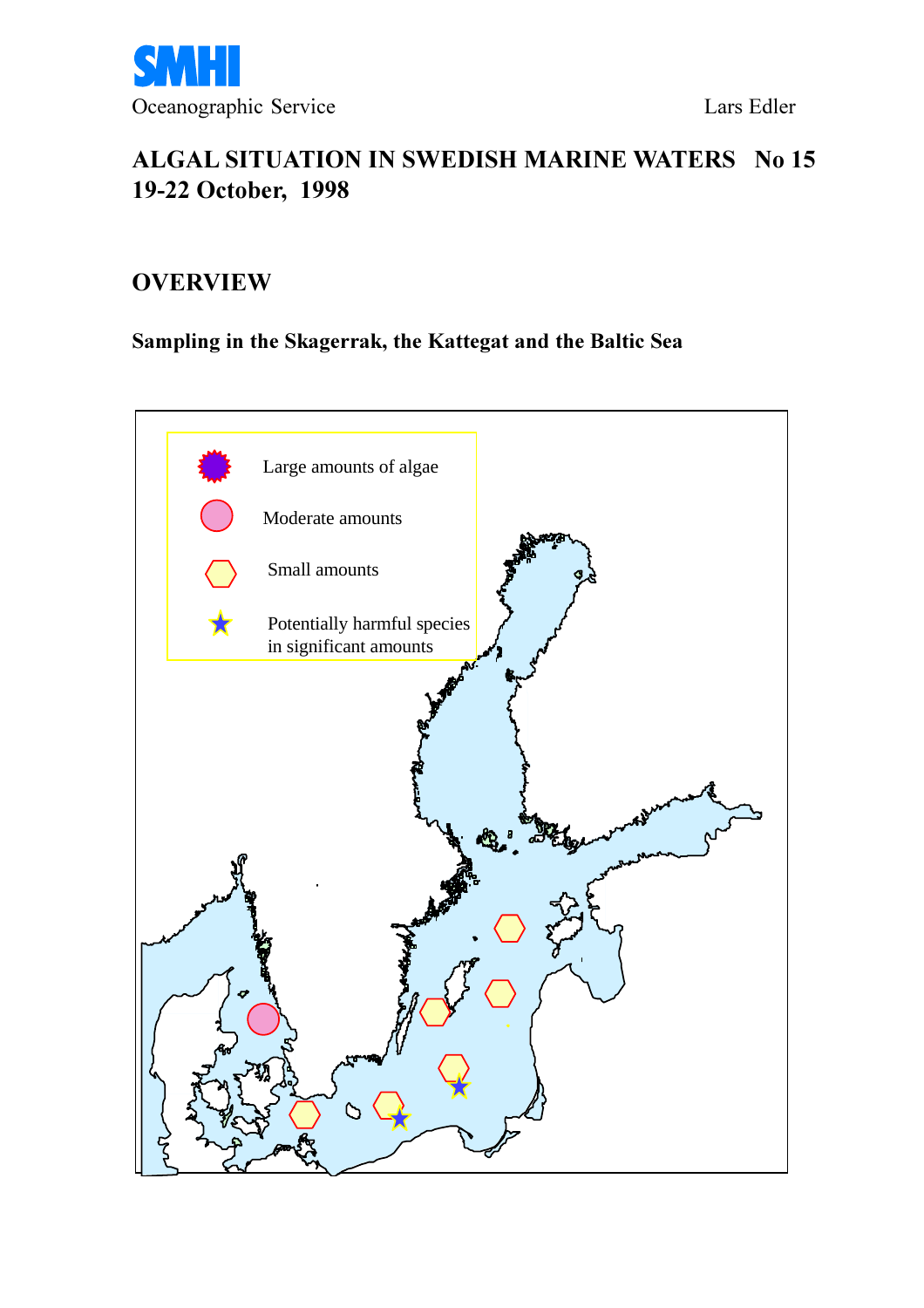

# ALGAL SITUATION IN SWEDISH MARINE WATERS No 15 19-22 October, 1998

**DETAILS \*** POTENTIALLY HARMFUL SPECIES

## Sampling in the Kattegat and the Baltic Sea

## **KATTEGAT**

## Station Anholt E, 22 October

Chlorophyll concentrations in the upper 20 m about 2  $\mu$ g.L<sup>-1</sup>.

Large amounts of phytoplankton, with a complete dominance of diatoms. Several species of Chaetoceros, eg. C. affinis, C. danicus, C. curvisetus and C. radians. Also other diatoms, significant for the autumn were found, eg. Ditylum brightwellii, Thalassionema nitschioides, Guinardia flaccida. Among dinoflagellates, Ceratium tripos dominated, but several other species were present. Small amounts of Dinophysis\* species were present, as well as several species of <u>Protoperidinium</u> (eg. P. divergens).

## BALTIC SEA

#### Arkona basin. Station BY2, 22 October

Chlorophyll concentrations down to 40 m 1-2  $\mu$ g.L<sup>-1</sup>.

The bluegreen algae Aphanizomenon sp. dominated together with a mixture of the diatoms Coscinodiscus granii and cf. Thalassiosira hyperborea. A few chains of Nodularia spumigena were found, whereas the dinoflagellate Prorocentrum minimum<sup>\*</sup> had disappeared. Small amounts of Ceratium tripos, Gymnodinium simplex, the diatoms Actinocyclus octonarius and Chaetoceros sp. A (cf. danicus) were also seen.

#### Bornholm basin. Station BY5, 19 October

Chlorophyll concentrations between the surface and 20 m about 2  $\mu$ g.L<sup>-1</sup>.

The bluegreen algae Aphanizomenon sp. was common, as was the diatom Coscinodiscus granii, although in smaller amounts compared to station BY2. The dinoflagellate Prorocentrum minimum\* was very common together with the bluegreens Woronichinia sp. and Snowella sp.

## Southeast Baltic, Station BCS III 10, 19 October

Chlorophyll concentrations down to 15 m 1-2  $\mu$ g.L<sup>-1</sup>.

Quite diverse flora with several species of bluegreen algae, such as Aphanizomenon sp., Woronichinia sp. and Snowella sp. cf. Aphanocapsa sp. was very common and dominated the flora. The diatom Coscinodiscus granii was present in smaller amounts, whereas the dinoflagellate Prorocentrum minimum\* was quite common and Dinophysis norvegica\* was not uncommon.